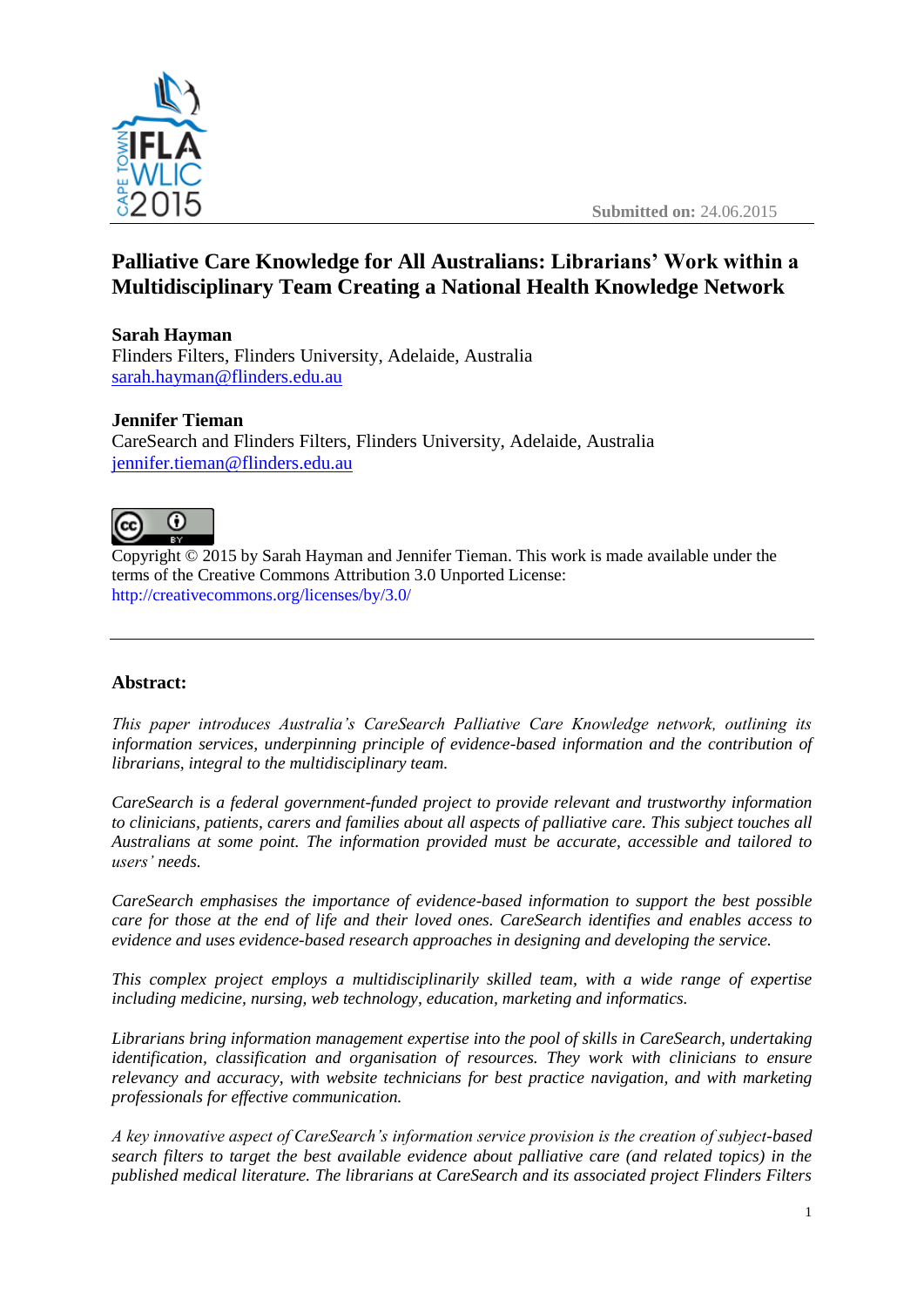*follow established methodology to create and test search strategies using a gold standard set of references, advised by external clinical experts. The search filter embeds technical searching expertise into a search strategy link for clinicians to do a reliable real time search.*

*Search filters are embedded throughout the website in clinical evidence pages, as URLs to take clinicians directly into PubMed in hundreds of searches on topics of relevance to palliative care.*

**Keywords:** Librarians; Skills; Search filters; Information services; Palliative care; Cross functional teams

# **1 INTRODUCTION**

CareSearch palliative care knowledge network was launched in 2008, and has been funded by the Australian Government Department of Health since its inception. CareSearch aims to provide relevant and trustworthy information to clinicians, patients, carers and families about all aspects of palliative care. For consumers, it is a "safe place" to find information; for those whose work involves palliative care (nurses, doctors, allied health practitioners, service managers and policy makers), it is a source of high quality evidence to inform and support that work.

The subject of end of life care touches all members of the community at some point in their lives. The importance of palliative care within the health community is increasingly recognised in Australia, with an ageing population whose care requirements for chronic and progressive disease are growing. To meet this important need as effectively as possible, the information provided on CareSearch must be accurate, current, accessible and tailored to the needs of a varied group of users – potentially, every Australian citizen.

While the web offers a ready means of access to information, it is important to ensure that the resources provided via the web are appropriate to the needs of the users, are accessible, and can be trusted. CareSearch makes a wide range of tailored and organised resources and information available via its website and employs a knowledge translation framework. Knowledge translation frameworks provide a structure to ensure that issues around knowledge assembly and exchange are considered in the development of such resources (Tieman, 2012).

The CareSearch website is the platform from where the services are delivered; other services beyond the website include provision of print materials, research support, presentations at conferences and other educational services and contribution to national forums and projects, but the website is at the heart of the service. There are sections of the site designed specifically for health professionals and others for patients, carers, family and friends. All material in the website is subject to quality checking processes, including regular ongoing scrutiny by Australian health professionals. CareSearch complies with the HONcode standard for trustworthy health information and is aligned with Healthdirect Australia.

Information on CareSearch is open to all without the need to log on. In order to target it for each type of user, it is divided into sections. CareSearch contains four major sections for health practitioners known as Hubs: the Nurses Hub, the GP Hub for general practitioners, the Residential Aged Care Hub and the Allied Health Hub. There is also, chiefly for health practitioners, the section Clinical Evidence, containing content written for and by CareSearch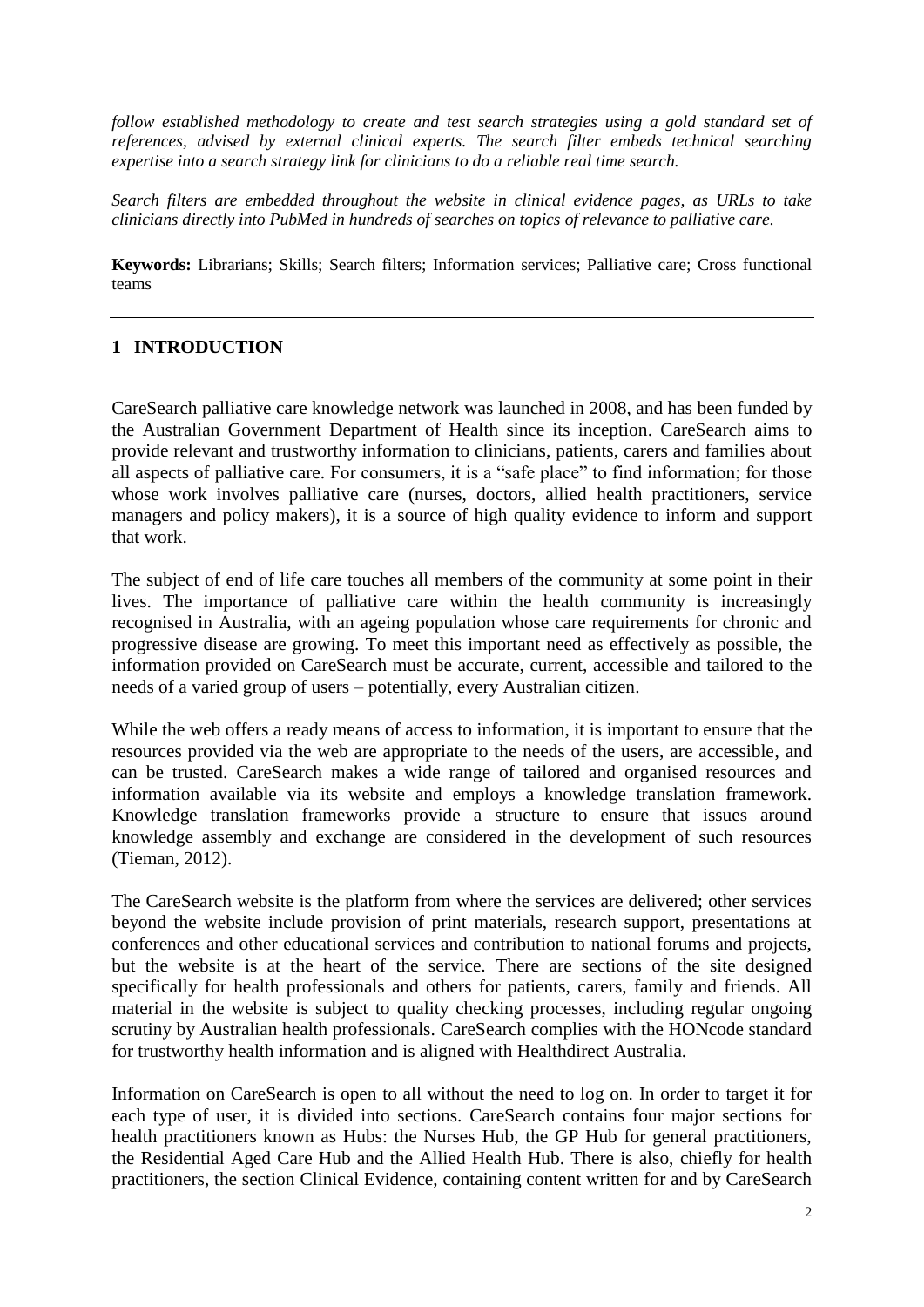drawing together the most significant current evidence across all clinical areas of palliative care. Finally, for health practitioners there is a section called Finding and Using Evidence which focuses on the nature and importance of evidence, and how and where to find and apply it. There is a major section for consumers entitled For Patients, Carers and Families. Web metrics for usage of CareSearch are maintained and analysed and showed over 1 million visits in the year 2014. The diagram below (Figure 1) shows the complexity of the CareSearch structure. In this paper, we are going to focus on the areas within this project to which the librarians chiefly contribute (essentially the Finding Evidence and Clinical Evidence sections); however, it is important to understand the interrelatedness of the CareSearch components that make up this complex service and website.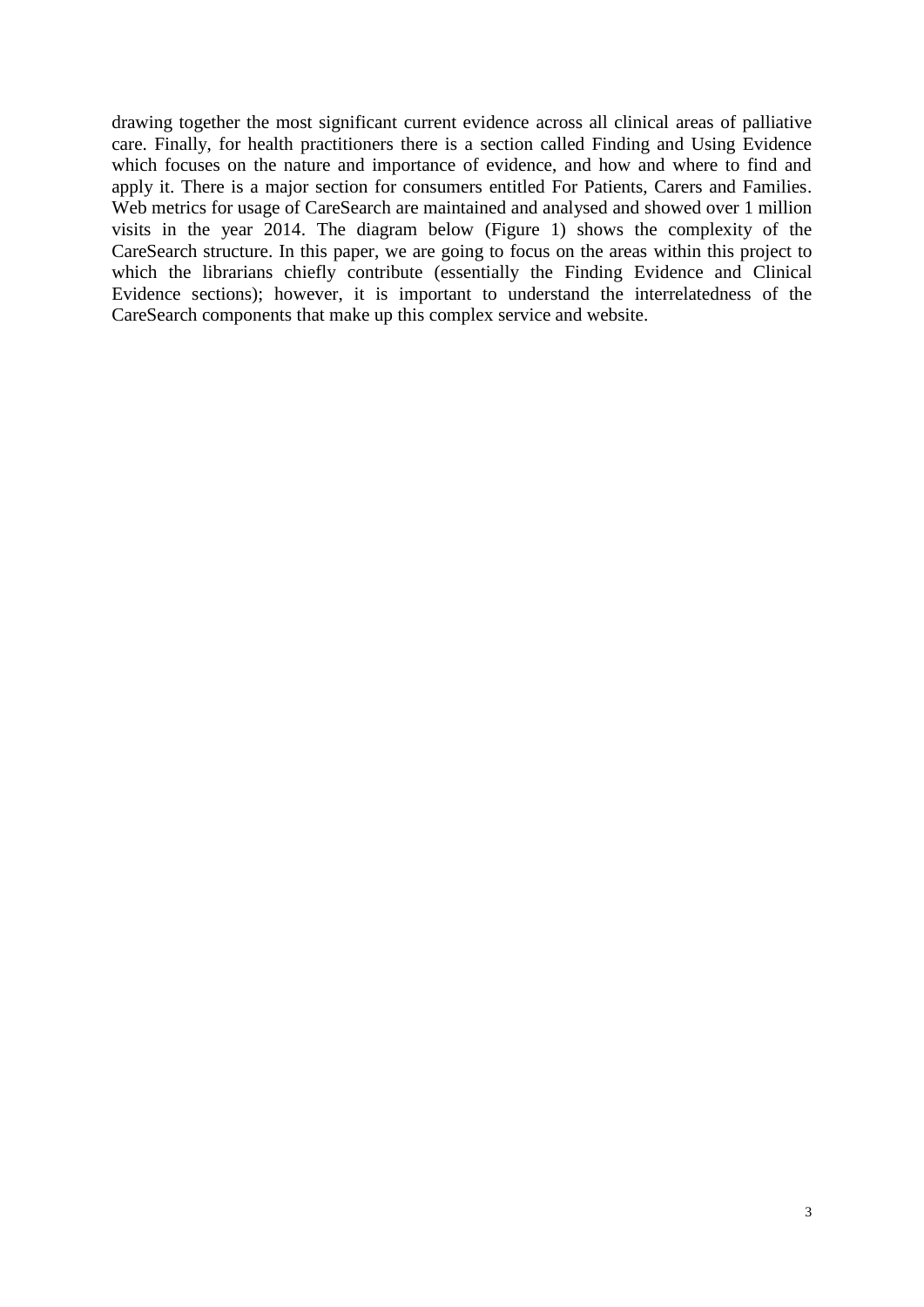

Figure 1: Program Logic representation of CareSearch including the CareSearch Model (Marsh and Lewis, 2014)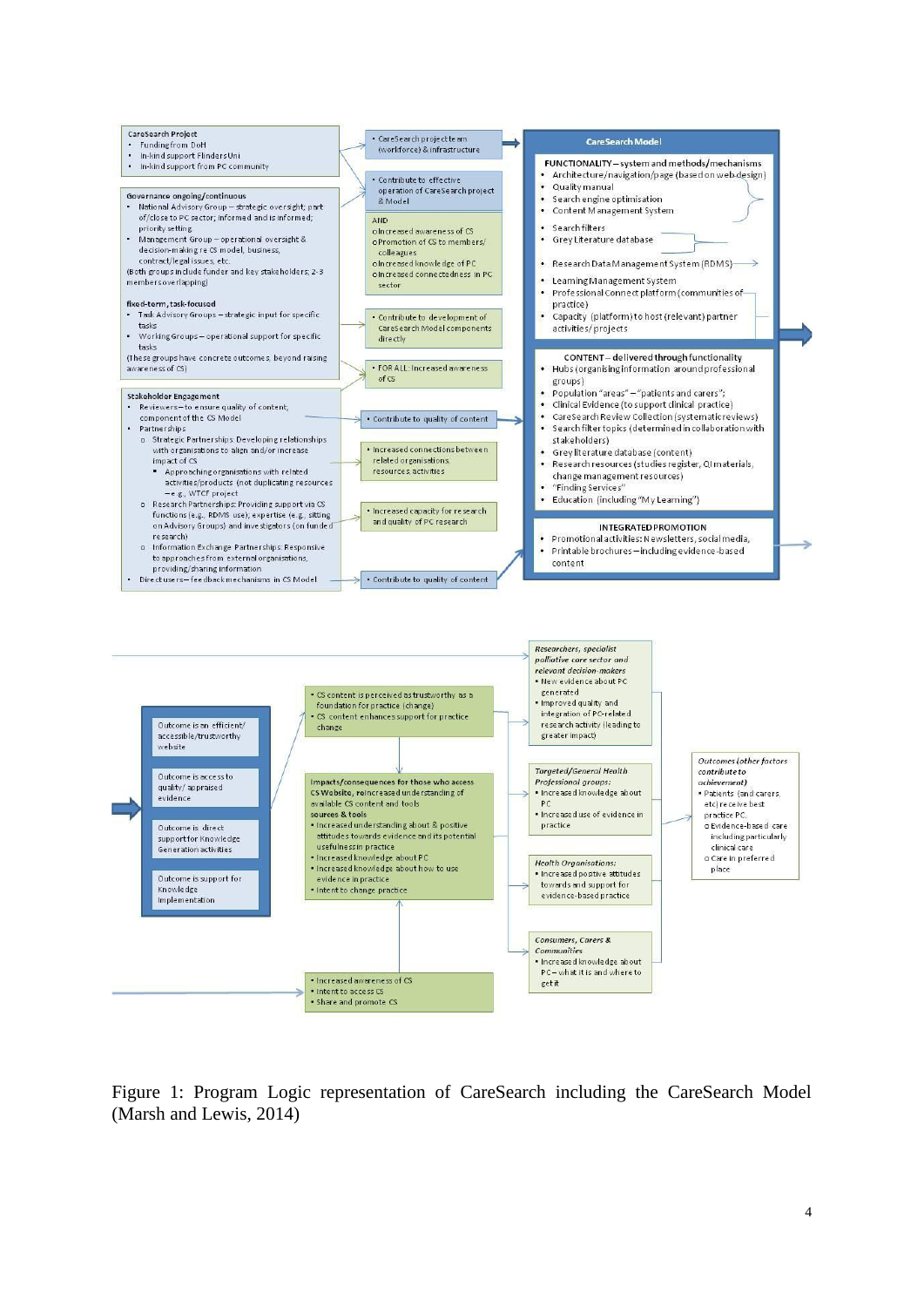# **2 EVIDENCE-BASED INFORMATION AND CARESEARCH**

CareSearch emphasises the importance of evidence-based information to support the best possible care for those at the end of life and their loved ones. As stated on the website, a series of concepts have driven the development of the CareSearch project:

- The role of evidence from creation to application, "the knowledge translation cycle"
- The multidisciplinary nature of palliative care
- The concept of a palliative care community, that is, both those providing palliative care and those affected by the need for palliative care
- Granularity, or the idea of the size and scale of components and their relationships within a system, that enables users to find specific information and enter at different points within the website
- Ouality processes to ensure trustworthiness and relevance of content
- Currency of information being supported by processes that enable information to be regularly updated
- Relationship between the print and web page so they can function independently as sources of information.

The use of quality evidence and provision of reliable access to that evidence are at the heart of CareSearch. CareSearch identifies and enables access to evidence but also uses evidencebased approaches in designing and developing the service. CareSearch has developed structures and processes based on the Knowledge to Action Cycle (KTA) developed by Graham et al (2006) to draw together the evidence base for the users of the site (health professionals and consumers) and in addition to provide tools and resources to facilitate engagement with the evidence and between groups of those working in palliative care.

CareSearch supports people searching for evidence in palliative care, by providing shortcuts to aggregated evidence that is tailored and targeted to the different user groups. The evidence on CareSearch is provided in a number of different ways, some of which are:

- embedded links to real-time PubMed searches, using validated search filters and expert searches
- evidence summaries, written by external clinical experts
- curated collections of reviews and of grey literature
- self-paced learning modules
- guidelines and instructions for users to undertake their own searches
- guidelines and instructions for evaluating and applying evidence
- newsletters, conference presentations and ongoing social media communication with the palliative care community

The resources on CareSearch are provided in multimedia formats, online and in print. An evidence-based approach is used for the development and provision of the mechanisms by which the resources are made available. Quality assurance, based on research into best practice, is applied to accessibility, readability and navigability of the website. For example, different language reading levels are used in writing content for patients and their families from those used for the content intended for GPs and palliative care specialists. Research knowledge from informatics, education and psychology has been used to help design the page layouts and the information architecture. Taxonomies have been developed to ensure consistency throughout the website sections in categorisation and terms used for categories.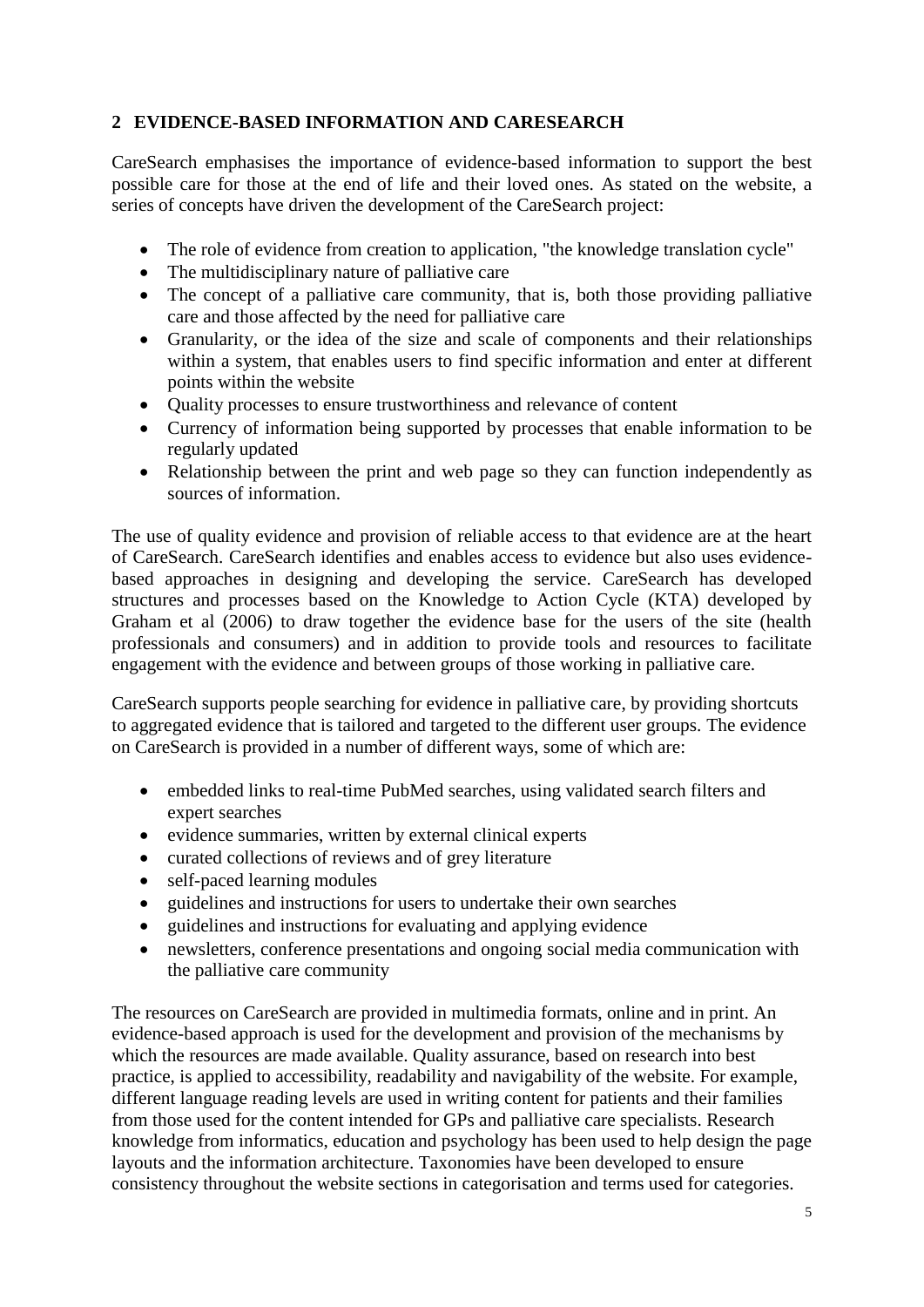For example, in the GP Hub, articles will be found under a heading *Paediatrics*; in the Patients, Carers and Families section, information will be found under the heading *Children and Adolescents*.

The third way in which CareSearch relates to evidence is by contribution to the palliative care, health informatics and bibliometrics evidence bases through project research. CareSearch staff undertake and contribute to research projects and publications. In addition, CareSearch supports research in the Australian palliative care sector through the provision of a Research Data Management System. More detail about CareSearch and Evidence can be found on the website at http://www.caresearch.com.au/caresearch/tabid/628/Default.aspx.

Librarians in CareSearch contribute extensively to many of the aspects described above, and particularly in the identification and organisation of the evidence, together with creation of tools for accessing the evidence and development of guidelines for using it. We will look in more detail at the role of the librarians later in the paper.

# **3 TEAMWORK AND CARESEARCH**

The complex CareSearch knowledge network project employs a multidisciplinarily skilled team, whose members have a broad range of expertise. The CareSearch director is a senior academic with qualifications in psychology, management and health informatics, and extensive high level experience in research, together with university administration and project management. Over the years, professionals employed in the project have included librarians, web technicians, research assistants with statistics expertise, a palliative care physician, former palliative care nurses, tertiary educators and academics, allied health specialists, an aged care service administrator, a pharmacist, marketing specialists and experienced finance and administrative officers.

The core team undertaking the work of CareSearch is not huge – as many of the staff are parttime, the full-time equivalent is approximately 6 people at any one time. Contract staff are used when needed to ensure the right mix of skills and knowledge. External partners and advisory groups are used extensively, to complement the internal skill base and to provide quality assurance of the content provided.

This is thus a small base of team members providing a complex and responsive information service for a large and varied audience, in an important and often challenging context. There is a strong need for good communication within the team, willingness to share skills, knowledge and information, maintenance of a shared vision, collegiate respect and provision of mutual support. Communication is managed through regular meetings, planning days, use of document management protocols, and a professional commitment by each team member to the goals of this important project.

A small team with diverse skills can be a very satisfying and stimulating environment; each team member learns from the expertise of the others, and in CareSearch there is a clear willingness to share information and learn together. The nature of the subject, palliative care, is one that touches all lives and every team member respects and understands the importance of providing information that will make a difference in this field.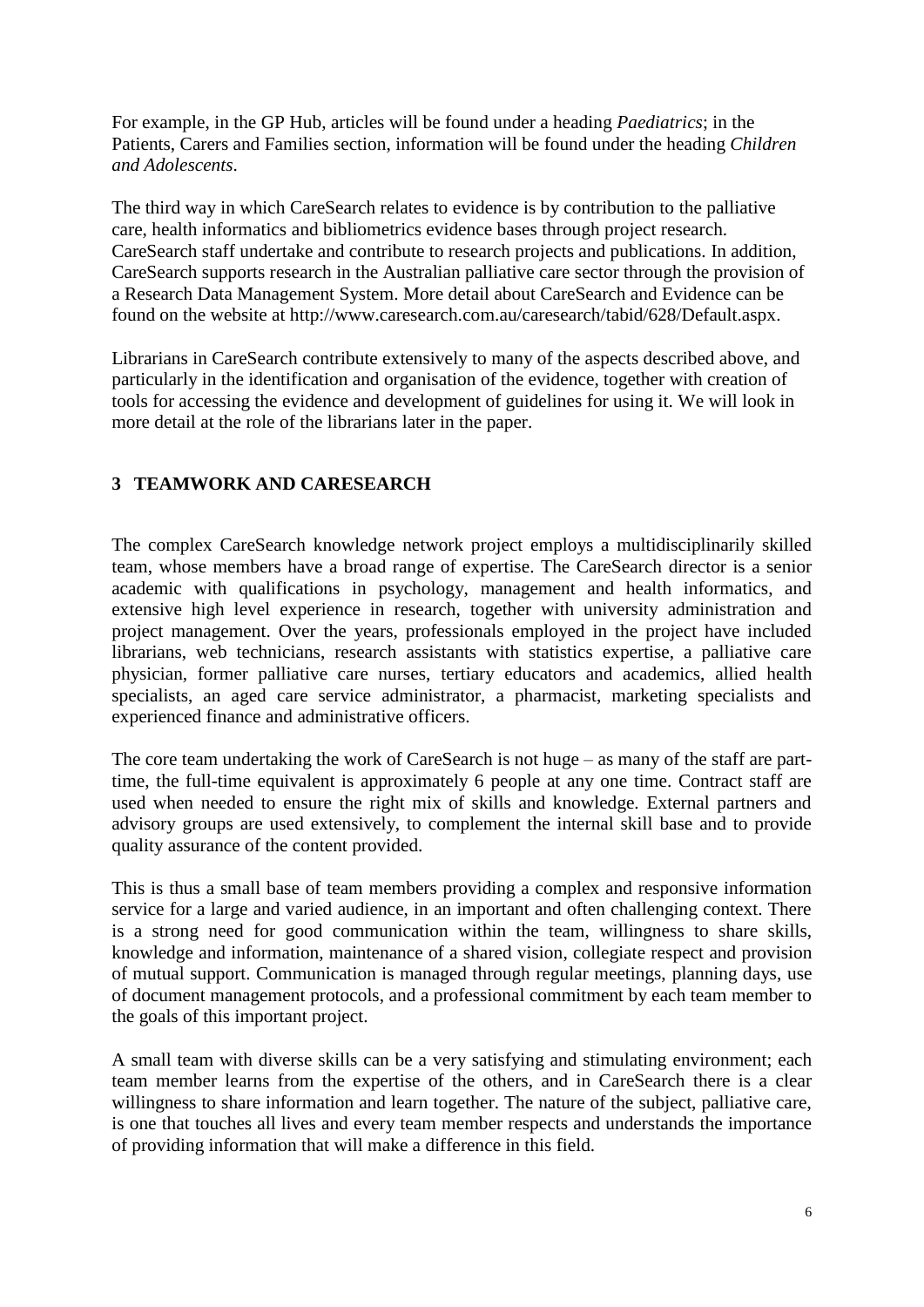For the librarians, as for other non-clinical team members, it is an opportunity to engage with the topic itself, to work with people who have cared for those at the end of life and their families, and to learn from their experiences. It enriches one's work in the information sphere to have direct contact with the experts in the field, and it greatly enhances the quality of the information management provided, to understand how it might be applied in a clinical context. For the former clinicians, it is an opportunity to understand how their individual clinical knowledge and expertise can be repackaged and made available to the wider palliative care community, and to learn about the principles of finding, using and applying evidence for practice.

# **4 LIBRARIANS IN CARESEARCH**

Librarians bring information management expertise into the pool of skills in CareSearch, undertaking identification, classification and organisation of resources. The Finding and Using Evidence section of CareSearch is the area where the librarians are most closely involved. Their work supports the information provided for health professionals rather than that for patients, carers and families, but in an integrated service such as CareSearch all pieces of work ultimately inform others. The work librarians do in areas such as finding evidence and resources, providing assistance with developing taxonomies, and document management, supports the work of the entire project.

In summary, librarians undertake or contribute to the following tasks within CareSearch:

- Creation and maintenance of search filters and associated expert topic searches
- Writing reports and papers about evidence processes (including search filters)
- Conference presentations and training in the areas of search filters and finding and using evidence
- Maintenance and development of the Finding and using evidence pages (ensuring content and references are up to date)
- Development and maintenance of online learning materials relating to the use of the search filters
- Literature searches including for systematic reviews undertaken within CareSearch
- Collection and tracking of citations and web reports about CareSearch
- Review of quality processes and manual
- Monitoring of requirements in the area of copyright and IP
- Evaluation of systematic reviews for the review collection
- Assistance with taxonomies of categories throughout the website
- General assistance with information management tasks as required
- Provision of training and education sessions asrequired.

We will focus now on the core tasks, undertaken by librarians, relating to CareSearch's innovative use of subject-based search filters to target the best available evidence about palliative care (and related topics) in the published medical literature.

Search filters are defined search strategies designed to find certain types of articles in a particular database. They are tested and validated and are of known performance effectiveness. Many search filters are methodological, targeting certain published studies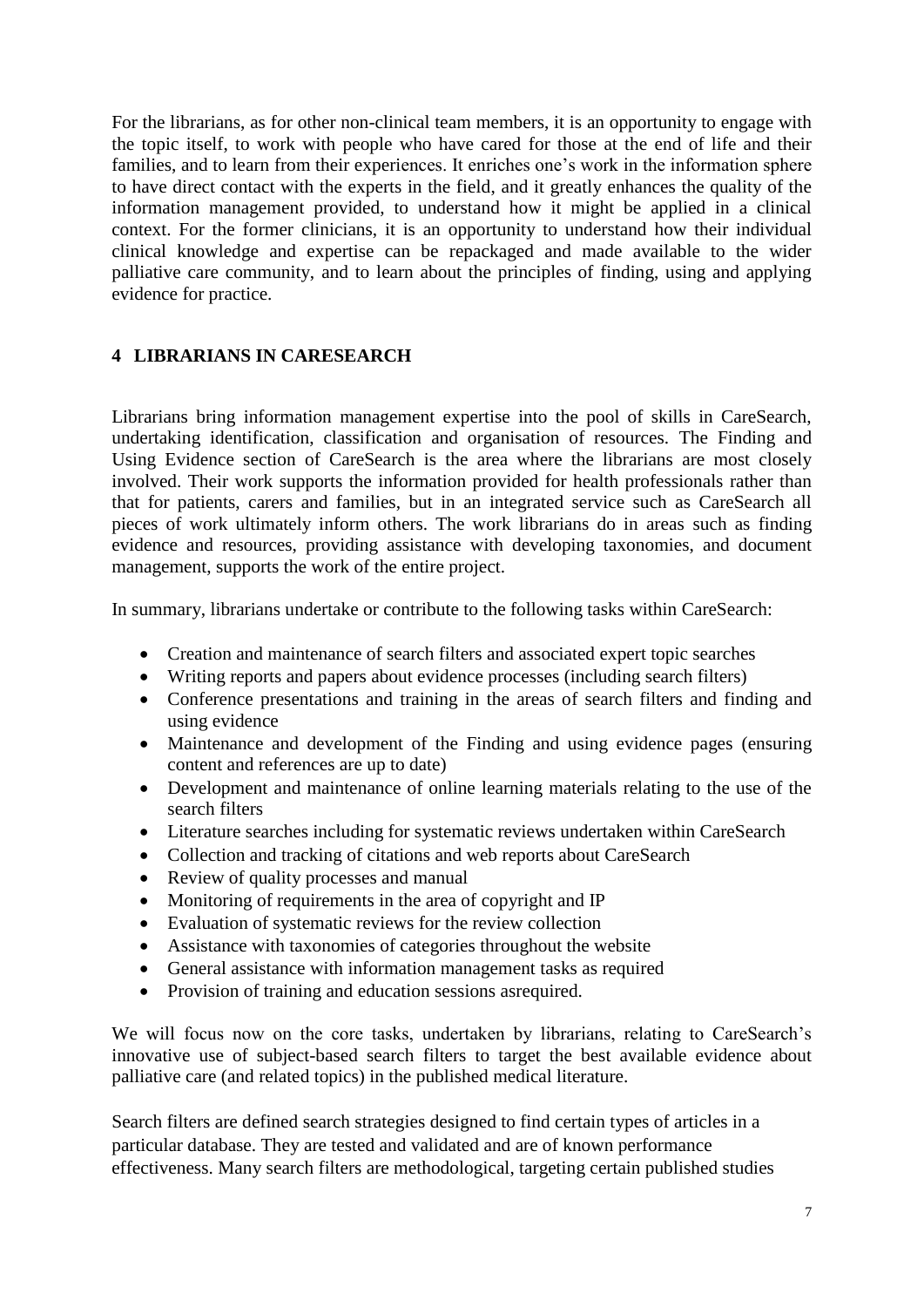which use certain designs, for example, randomised controlled trials or systematic reviews. Examples of these can be seen on [PubMed Clinical Queries,](http://www.ncbi.nlm.nih.gov/pubmed/clinical) where the options chosen will trigger PubMed to use search filters in the search it runs. The InterTASC website is a good source of information on methodological search filters. The search filters developed by CareSearch and Flinders Filters are the second type: subject based (or topical). These are far less common and target a particular subject field.

The [Palliative Care Search Filter](http://www.caresearch.com.au/Caresearch/LinkClick.aspx?link=377&tabid=371) was developed in 2006 by informaticians and librarians at CareSearch to help people find relevant palliative care articles. There was an identified need for a means for clinicians and researchers to access the diffuse published literature in this field that crosses many disciplines in health care (Sladek et. al., 2006). The Palliative Care Search Filter was developed in Ovid Medline and translated for PubMed. As a PubMed search, it can be embedded in web pages and combined with topic searches for use by clinicians and researchers.

Since then, librarians at CareSearch have created the [Heart Failure Search Filter,](http://www.caresearch.com.au/caresearch/tabid/1762/Default.aspx) the [Lung](http://www.caresearch.com.au/caresearch/tabid/1940/Default.aspx)  [Cancer Search Filter,](http://www.caresearch.com.au/caresearch/tabid/1940/Default.aspx) the Residential Aged Care Search Filter, [Dementia Search Filter](http://www.caresearch.com.au/caresearch/tabid/2799/Default.aspx) and the [Bereavement Search Filter,](http://www.caresearch.com.au/caresearch/tabid/2784/Default.aspx) for Ovid Medline and for PubMed. An associated project, Flinders Filters [\(http://www.flinders.edu.au/clinical-change/research/flinders-filters/](http://www.flinders.edu.au/clinical-change/research/flinders-filters/) ) has arisen from the search filters work at CareSearch, and furthers the investigations into the methodology of searching effectively for published literature in health care and potentially other fields. Flinders Filters projects have included the development of search filters for Primary Health Care, Australian Indigenous Heath Care and Contraception.

The librarians at CareSearch and Flinders Filters follow established methodology to create and test search strategies using a gold standard set of references, advised by external clinical experts. The search filter embeds technical searching expertise into a search strategy link for clinicians to follow for a reliable real time search in PubMed.

The creation of a search filter is a major project, taking several months, and is done in close collaboration with an expert advisory group of clinicians, researchers and decision makers, to help ensure that the search filter will be applicable in practice and to minimise bias.

The steps within the development of a subject-based search filter (built in Ovid Medline and translated for PubMed) are broadly as set out below. (In this paper we are not covering the full detail of the search filter creation methodology, but providing a general description of it to indicate the role of librarians in the CareSearch project. More detailed information about search filters and their development, including published papers, can be found via the CareSearch website at<http://www.caresearch.com.au/caresearch/tabid/371/Default.aspx> and on the Flinders Filters website at [http://www.flinders.edu.au/clinical](http://www.flinders.edu.au/clinical-change/research/flinders-filters/publications.cfm)[change/research/flinders-filters/publications.cfm](http://www.flinders.edu.au/clinical-change/research/flinders-filters/publications.cfm) ).

# **4.1 Steps in CareSearch Search Filter Development:**

- 1. Establish an Expert Advisory Group of clinicians, researchers and decision makers (EAG)
- 2. Determine the requirements, scope and boundaries of the search filter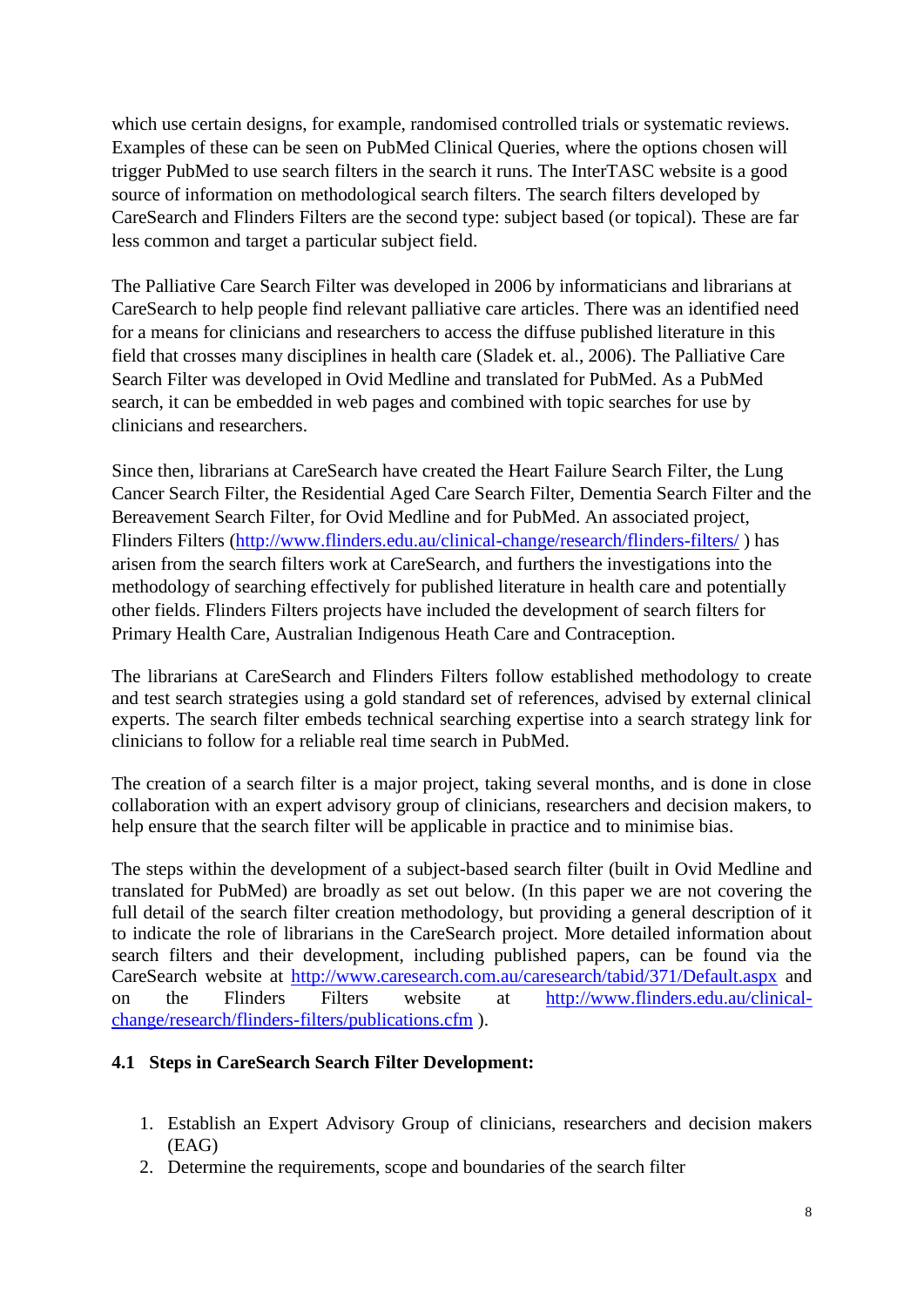- 3. Investigate the existing literature base and terminology of the topic
- 4. Create a gold standard set of representative and relevant references (ratified by the EAG)
- 5. Divide the gold standard set into three subsets: Term Identification, Filter Development and Filter Validation
- 6. Identify and test candidate search terms using the Term Identification set and other relevant sources
- 7. Build and test the search strategy iteratively in the Filter Development set
- 8. Validate the strategy's sensitivity in the Filter Validation set
- 9. Validate the strategy's sensitivity in an external validation set if available
- 10. Assess the search filter's precision though external expert post hoc relevance testing of sample retrievals from the open Medline database
- 11. Translate the search filter for the PubMed database and create a URL
- 12. Develop expert searches for topics identified by the EAG as significant in the field

When the expert searches are created, they are embedded as links within the CareSearch website, wherever they will be useful for the health professionals who use the site. This work that has been undertaken by the librarians, using their professional expertise, has been informed by collaboration with clinicians to ensure accuracy and relevance. Further collaboration with web specialists at CareSearch ensures that the links are housed on pages that are findable, navigable and compliant with current web accessibility standards. The work with palliative care clinical experts at CareSearch, internal and external, ensures that the content of the pages containing the links is of high quality and relevance to practice in palliative care. The librarians also work closely with the CareSearch marketing professionals to ensure that information about the service is promoted effectively.

The "anatomy of a CareSearch Hub" below illustrates how the tools contributed by the librarians, in the form of links to evidence, are used within a major CareSearch section.

# **5 ANATOMY OF A CARESEARCH HUB**

The image below shows a view of some elements within the Residential Aged Care (RAC) Hub in CareSearch, indicating how the work of the librarian has contributed to the collaborative whole. The Residential Aged Care Search filter was developed following the methodology outlined above. It has been deployed on the website as a basis for searches on palliative care in residential aged care (in combination with the Palliative Care Search filter), on dementia in residential aged care (in combination with the Dementia Search Filter) and in 38 expert topic searches where it is a basis for links to real time results in the PubMed database for searches on topics such as advance care planning in residential aged care or depression in residential aged care.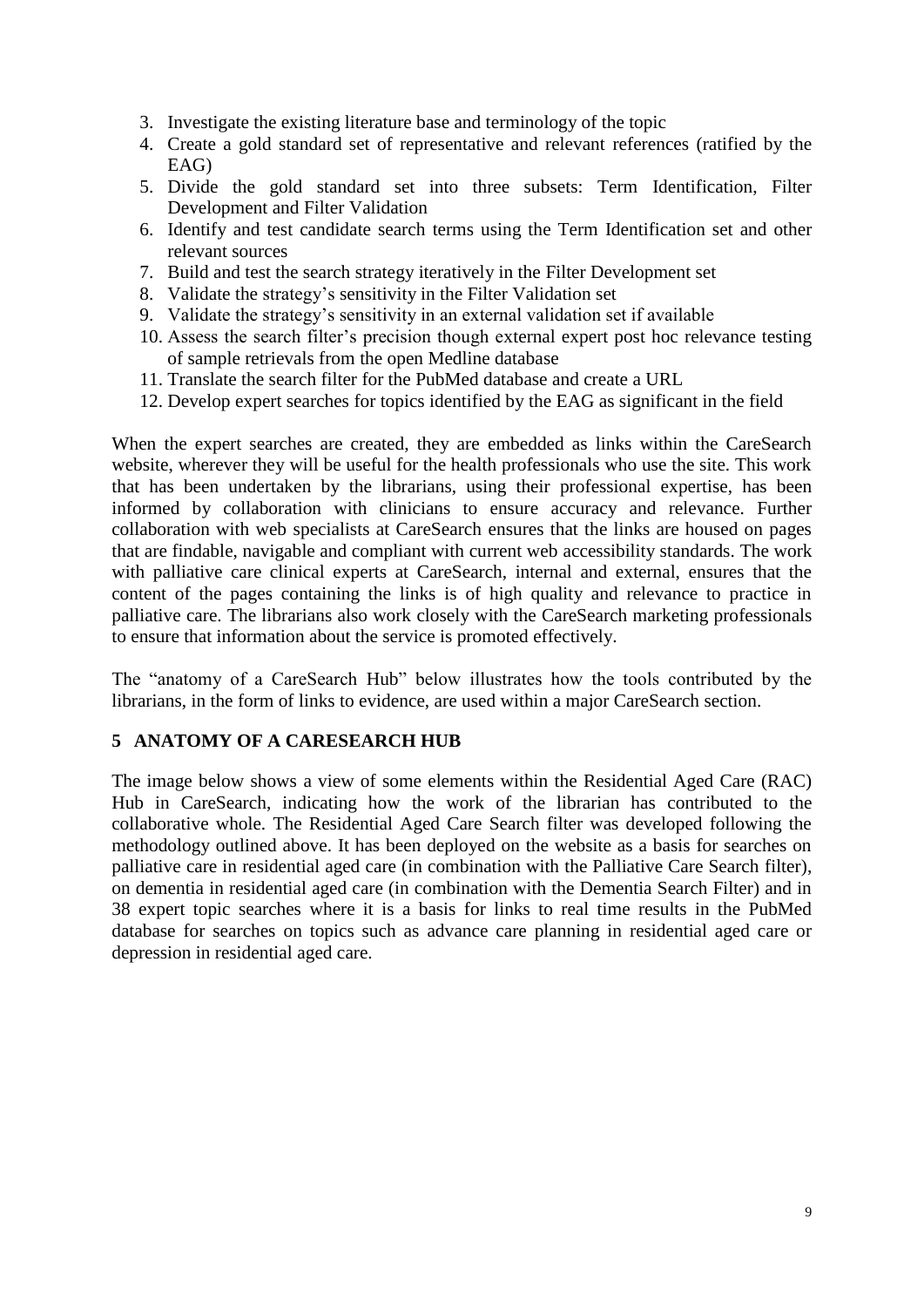

Figure 2: Anatomy of the CareSearch Residential Aged Care Hub

# **6 CONCLUDING THOUGHTS**

CareSearch provides a national government-funded network in an important area of healthcare, employing a multidisciplinary team with a broad base of skills, including librarians who contribute information management expertise to the collaborative work of the team. The ability of the librarians to find, analyse and organise information is supplemented, strengthened and enriched by the experience and knowledge of the other professionals in the team: colleagues with clinical experience in palliative care; colleagues with technical web expertise and experience; marketing professionals; colleagues with experience in public administration and finance--within a supporting academic context in which education and research are integral to the programme. CareSearch is part of a triple strand of activity that supports and delivers palliative care: clinical practice, research and education. The work undertaken by the librarians contributes to all three elements of this strand.

This model enables the librarians to be an important part of the knowledge network of CareSearch. Beyond the traditional and discrete library-related activities of undertaking literature searches, or cataloguing and organising information, the work of the librarians within the CareSearch team has moved past the simple retrieval of the evidence to becoming a pivotal part of the knowledge to action process: supplying the best available evidence to inform best practice in palliative care. In the development of topical search filters, as outlined above, librarians have the opportunity to use and extend the highest levels of their expertise in understanding information structures and applying their technical knowledge and expertise within a collaborative project with clinicians and researchers, in a context of mutual respect.